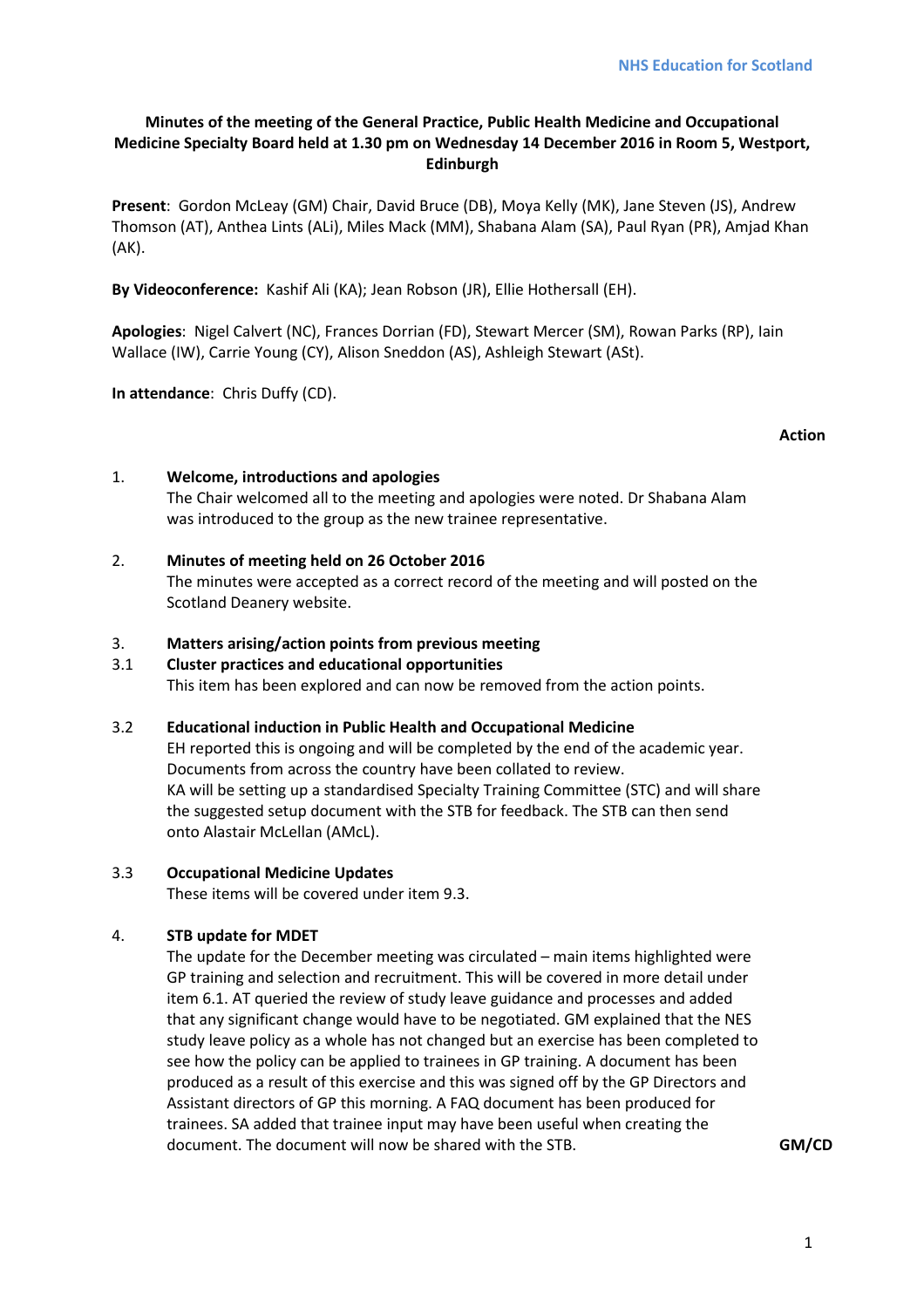### 5. **MDET Updates**

FY applications were discussed at MDET as the application numbers are slightly above what was expected. There are still likely to be vacancies. Mental Health as a specialty is also experiencing problems with recruitment.

### 5.1 **Supervision of doctors in training at Outpatient clinics**

JR would like the document to make it clear that SAS doctors aren't referred to as an afterthought and GM agreed to highlight the feedback from this committee that this should appear at the start of the document. He will write to Alastair McLellan. The document is now available on the Scotland Deanery website.

**GM** 

## 5.2 **NES Equality Outcomes 2017 - 2021**

This is a high level paper that has been shared for information and feedback. EH will feedback directly to Kristi Long.

### 6. **Recruitment updates**

### 6.1 **GP**

GM summarised where we currently are in the recruitment process.  $1<sup>st</sup>$  round has now closed and we have received 398 applications with Scotland selected as 1<sup>st</sup> choice; this is an increase on last year's 382. There are 350 posts to recruit to. There are 37 new trainees starting in February and we anticipated a drop in the application numbers but the numbers haven't dropped. The recruitment team are now longlisting applications and small numbers will be lost due to eligibility. There will continue to be a February intake and an August intake. There will be difficulties with gaps in service. JR added the health boards need to know a year in advance where possible. For the February intake Scottish government agreed to fund certain areas that are less likely to fill with 70 targeted payments. Looking at the number of applications of the UK as a whole, GP applications have increased by 4.67%. Emergency medicine and Mental health specialties are still struggling. There is no evidence of Scottish numbers increasing due to the English junior doctors contract dispute.

### 6.2 **Public Health**

The advert has now closed; application numbers are down slightly.

#### 6.4 **Occupational Medicine**

Four vacancies have been identified but these might not fill. OM is also in crisis. There is no NHS consultant in Glasgow and Clyde. KA asked if there is any option to request targeted payments for OM posts. MK replied this would have to go through MDET and GM agreed to take this point up. The entry criteria for OM will be changing, allowing certain specialties to apply for OM after completing part 1 of their exam, pre ST3.

**GM** 

### 7. **Shape of Training Review**

No update was received.

### 8. **Directorate Workstreams**

#### 8.1 **Training Management**

The performance support unit (PSU) is almost up and running. There was a healthy applicant list for the admin support and case manager positions. There is a consistent referral process. Meetings will take place with boards around trainees who may be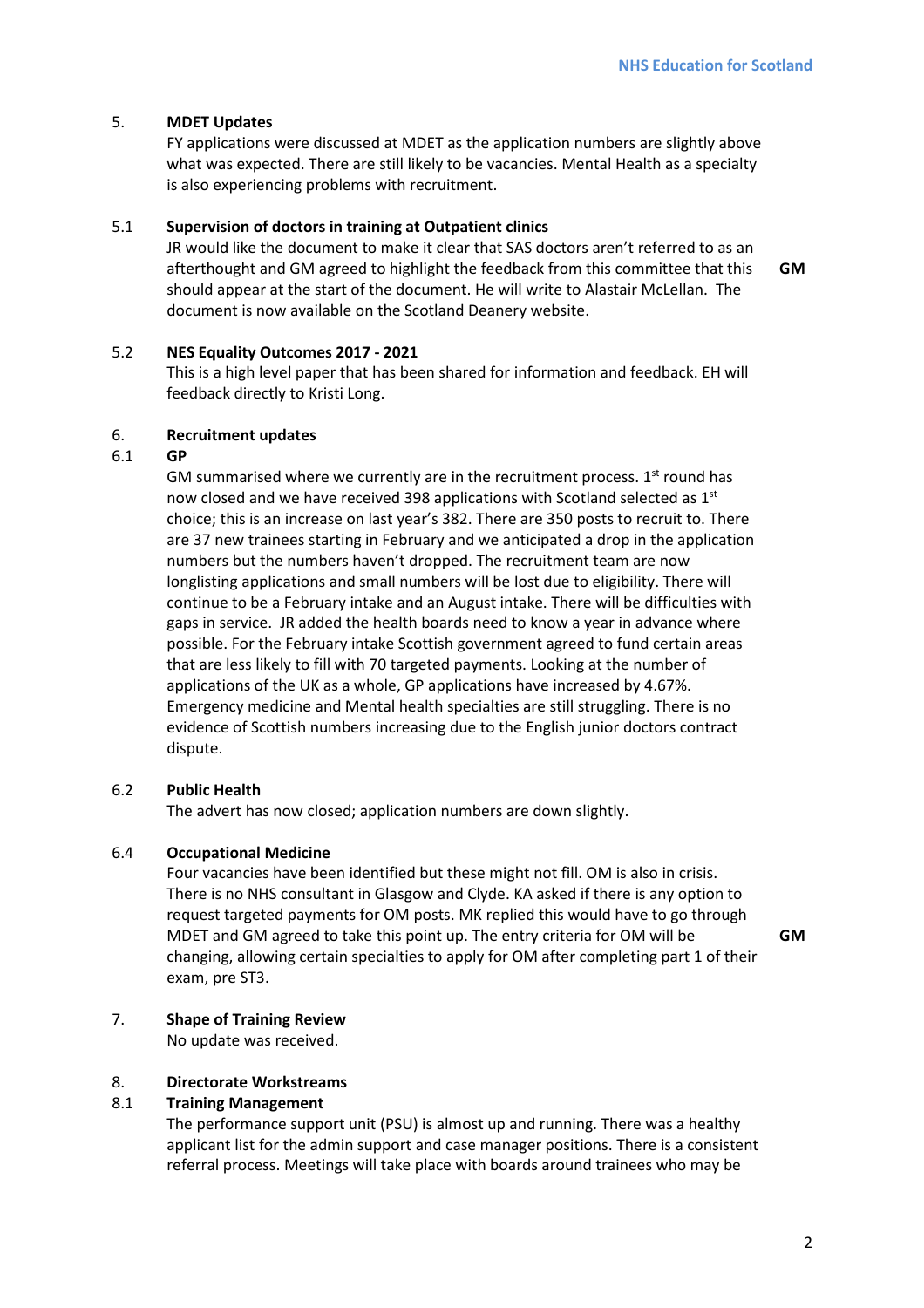running into problems. PR agreed it was important to meet with the boards. The winter ARCPs are currently taking place using the new ARCP process, a wash-up meeting will be held in January.

#### 8.2 **Quality**

The NES quality workstream has been refining the Scottish Training Survey (STS), slimming down to concerns/good practice and speeding up the free texts to boards process. The GMC have released their question bank and so NES are mapping their questions to cover all areas. A new Scottish Clinical Leadership Fellow (SCLF) will be working on developing a self-assessment tool. The first batch of trainee associates has been appointed. AT questioned how this time is being accounted for as study leave is already pressured. DB replied we will review this as time goes on, no GP trainee will be disadvantaged. GM added, special leave could be explored in certain circumstances. JS highlighted the need for more training for trainers with the additional GP training posts and DB responded that the FDA are looking at a new model for intermediate/experienced trainer courses.

### 8.2.1 **GMC: The status of medical education and practice in the UK 2016 – Executive Summary**

This paper was tabled for information. GM highlighted comments from the paper which stated the "profession is not at ease" and the "pressure of doctors in training". 81% of participants stated their training is good but 98% would be willing to take industrial action. The increase in number of women appears to be slowing down. The number of UK graduates is increasing. Psychology and O+G posts are decreasing. Also, there has been a reduction in complaints.

#### 8.2.2 **GMC: National Training Survey 2016 – key findings**

This paper was tabled for information and the board were asked for their thoughts and comments. Workload was a common theme in the findings and also patient safety during busy periods. Public Health survey also gets sent to non-medical. They will receive the results in January. Trainers enjoy their job when they have the time to do it. MM questioned if we provide enough back up for trainers as what we expect now is much different to what was expected 20 years ago. GM believes the role of a trainer is much more professionalised now, training to provide supervision has been formalised and there is still enthusiasm to become and continue to be a trainer. JR highlighted that clinical supervision scored highly. AT added the value in growing your own future GPs, if trainees like it they tend to stay. GM added that NES do use the results as part of our quality management processes and to inform visits. The GMC are looking to make a legislative change so that all trainers are recognised and not just GP trainers. Plus, the GMC are looking at ways of improving the flexibility of training, by transferring competencies and making it easier to move regions.

#### 8.3 **Professional Development**

AL reported the number of GP returners has been small despite a significant effort to recruit effort, 18 in total since June 2015. Also, the programme is not attracting the people we expected (middle aged women). We are looking to run another social media campaign targeting women. The funding for the returner programme comes from Scottish government primary care investment fund and we have been allocated less money than we have spent. NES funding is balancing the books. It puts us in a difficult position as there is pressure to attract more returners but the funding is not supported. GP retainer numbers are going down. Potential retainers are able to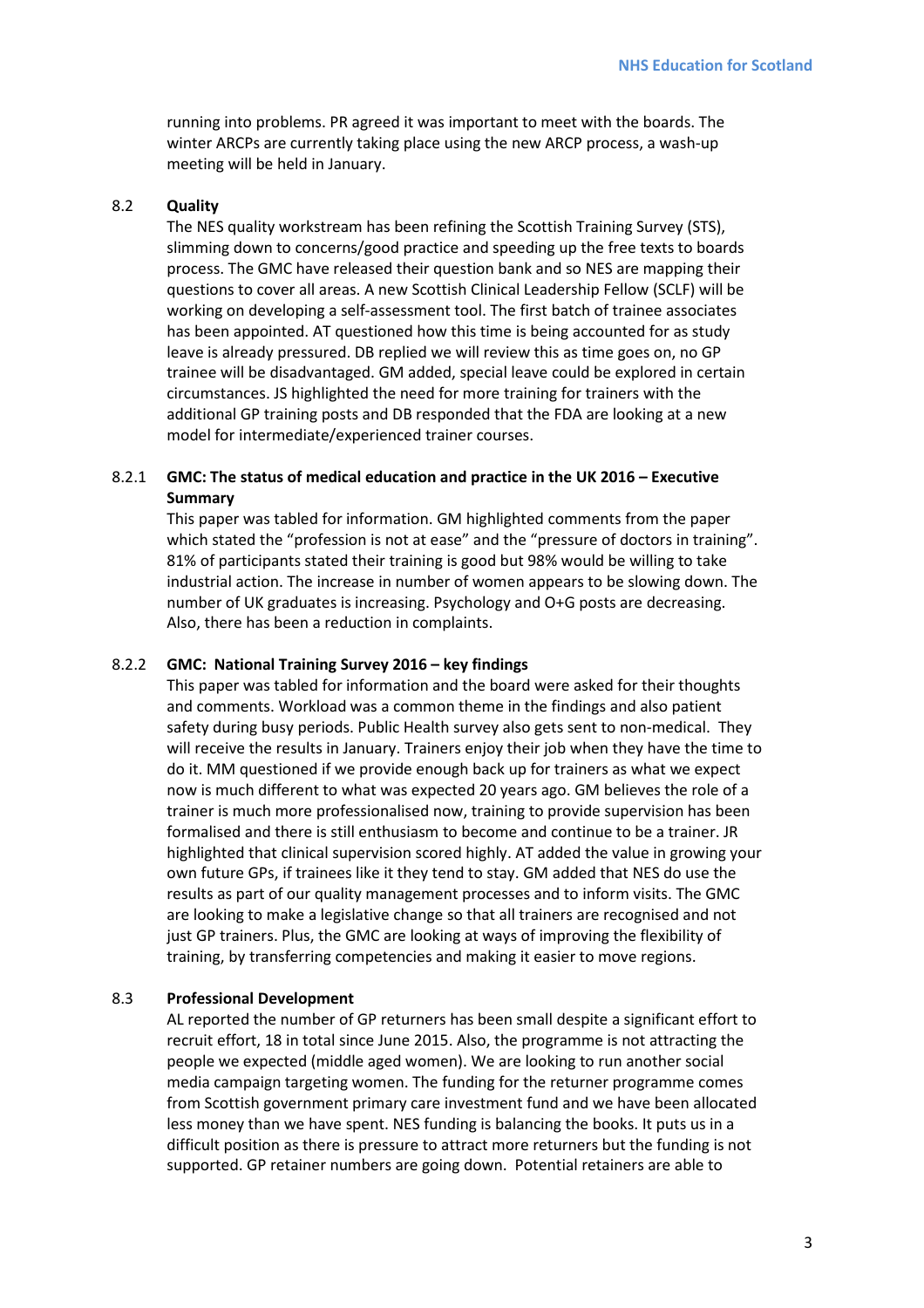negotiate better salaried contracts directly with their practices. There are 32 new GP educational supervisors going through training. AL has been tasked to send out a questionnaire to explore deterrents and attitudes of victims of sexual abuse. The questionnaire is to be targeted at female doctors in A+E/O+G/GP but NES don't hold this data. JR and AT both agreed the health board could do this.

### 9. **Specialty updates**

## 9.1 **GP**

The GMC visit specialty review looks at the state of GP across the UK. The review visit to the Glasgow South GP programme was very positive, highlighting the engagement of trainers in hospital and GP, and the enthusiasm of GP Educational Supervisors. The STEP programme was held up as good practice. There was a minor issue in out of hours, with a lack of clarity regarding governance and trainee safety.

#### 9.2 **Public Health**

There is one current minor issue with trainee accommodation.

#### 9.2.1 **ePortfolio**

There has been a complete pause on the new ePortfolio system, resulting in trainees going through training using a completely paper based system. EH feels this has had a very negative impact on the current trainees without ePortfolio. GM agreed to write to the National UK ePortfolio on behalf of Scotland to say this has been brought to the boards attention. **GM** 

- 9.3 **Occupational Medicine**
- 10. **Lead Dean/Director update**
- 11. **Service update**
- 12 **DME update**
- 13. **BMA update**
- 14. **Lay representative update**

No updates were received.

#### 15. **RCGP update**

MM reported recent campaigning around the budget has gone well. A survey has been created to look into why people choose/don't choose GP as a specialty. This survey has been aimed at ST1-ST3 and will help to inform GP career flow. AL drew attention to a similar survey completed by Drummond Begg and Sharon Wiener-Ogilvie that was aimed at FY2s. This may also be of use to inform GP career flow. MM also highlighted the RCGP Leading for integration workshop, quality clusters and good links with the Strategy for Attracting and Retaining Trainees (StART) initiative.

#### 16. **Trainee update**

SA reported the junior doctor contract is creating a difficult time in England and Wales and that there are fears it will permeate to Scotland and at present there is no chair of the SJDC meeting. There are 2 co-chairs while an official chair is sought. There are concerns about out of hours being variable across the different regions in Scotland. Study leave days/funding/application is also variable across the UK. Plus, the use of educator notes on ePortfolio and how this can be improved is being looked at. Less than full time working requires more formalising, and ways to support it better should be looked at. GM added that Less than full time working and study